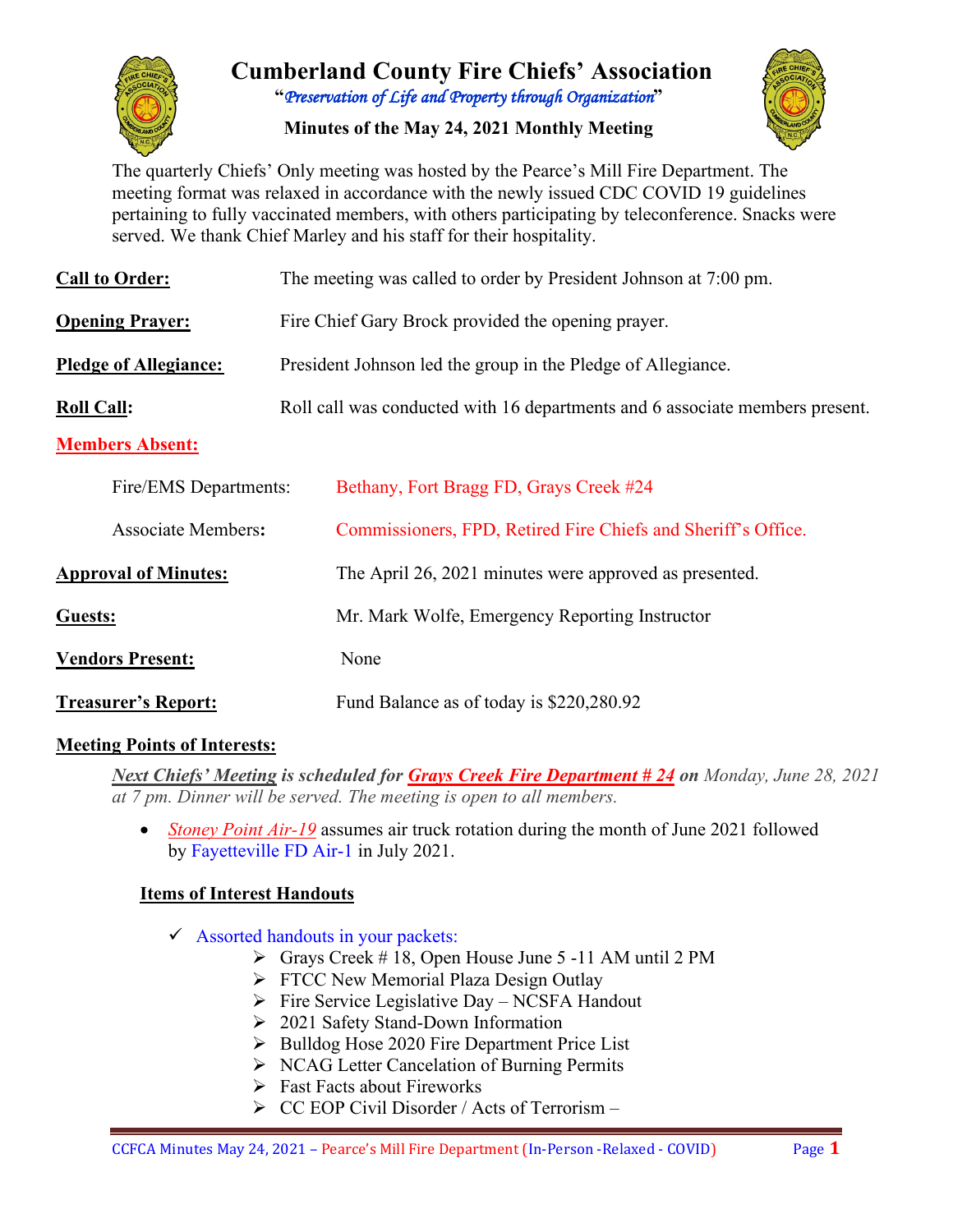- $\triangleright$  Training Information Handout May, June, and July 2021
- $\triangleright$  CCFCA-Draft SOG-2009-003 Communications Call Processing and Dispatch
- $\triangleright$  CC June 2021 Web EOC Exercise Information

#### **OLD BUSINESS:**

- 1. President Johnson provided a quick update on the new Cumberland County Fayetteville Technical Community College (FTCC) Regional Fire and Rescue Training Center progress. The final design and architect blueprints and drawings have been approved with all permits in hand. With the current shortage of building materials prices have increase dramatically. Senator Kirk Deviere has submitted a Senate Bill with bipartisan support asking for \$20 million dollars for the regional training center from the State of North Carolina. Unless the budget is vetoed by the Governor, this funding influx will allow Dr. Keen to build the center completely out. Training Coordinator Steve Drew indicated that it would take approximately 440 days for the construction phase with 25 rain dates built into the current schedule. FTCC has received a Notice to Proceed order and work on site has begun with dirt being moved by the contractors. President Johnson posted several large site pictures of the new site along with a memorial plaza drawing for all members to review.
- 2. President Johnson along with Chiefs Alvarez and McLamb attended the 2021 Legislative Day representing our association. We visited with all our local representatives and senators that were working that day and discussed our critical fire service agenda items.
- 3. Assistant Chief Sean Johnson updated the membership on the code plugs which had to be touched again when he was notified by Adam Johnson that we inadvertently omitted several local EM talk groups. The Chiefs also requested that we correct the TAC and OPS protocol as voted on by the membership. This will require another touch to invert the current code plugs from TAC to OPS talk groups which is the correct verbiage. Operational (OPS) talk groups are designed for working incidents while Talk-Around-Channels (TAC) are designed for line of sight talk around only. This may take another month or so, whereas every code plug must be retouched.
- 4. President Johnson thanked all the members for sending a representative to the in-person ER class that started today at FTCC and will run through Wednesday May  $26<sup>th</sup>$ . FTCC is recording the classes for us, and we will set up a members only U-Tube channel and post the classes online for full review by all our members. It will take some time for FTCC to produce the videos in a format for us to post them. Please call us if you have any questions or need help with forwarding data to ER. We are still working with County IT, Gene, and Adam to go live on CAD for our incident and NFIRs.
- 5. President Johnson again talked about the Arnold J. Koonce award which will be awarded annually to a Fire Officer and a Firefighter. A couple more members that received the award came forward for us to complete the historical record. We will start this process in October to recognize our two (2) 2021 selectees during our annual Christmas Dinner meeting on Monday December 20, 2021, at the Sheriff's Office meeting.
- 6. President Johnson again updated the membership that our 2021-22 Cumberland County Fire Protection Service District Grant Program has been completed for this year and thanked all that participated with the grant review and scoring process. All grants were reviewed and scored and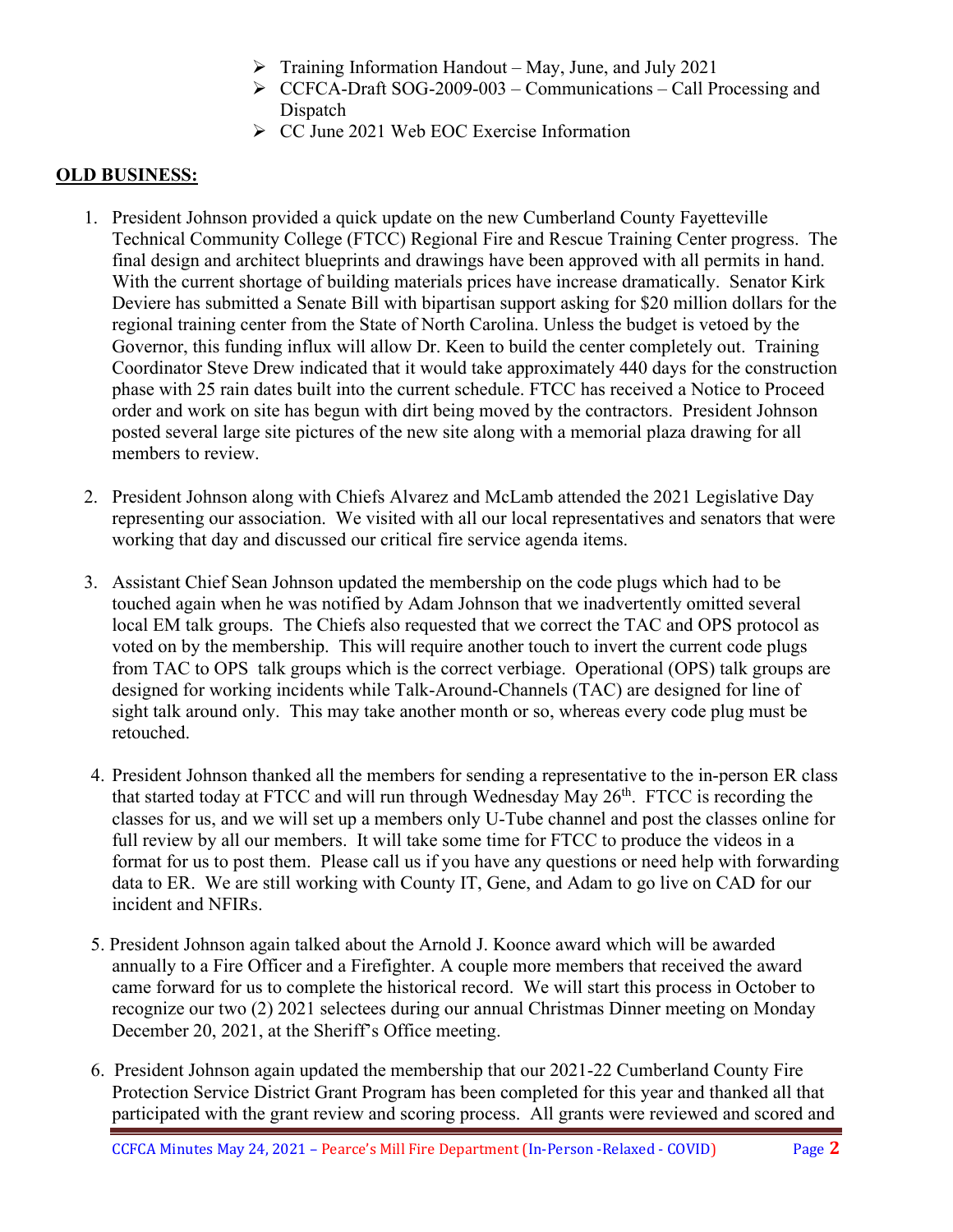returned to our Emergency Services Department and county finance for the next phase of the review and approval process which will not be announced until the new budget goes into effect. He will coordinate with Assistant County Manager Tracy Jackson to set up a meeting with our County Manager to discuss a suitable contract for our financing plan for our portable radios . He still hopes that we will be able to get assistance from the Recovery Act program to affect our portable radio purchases.

#### **NEW BUSINESS:**

- 1. President Johnson announced that the 2021 October 2<sup>nd</sup> Public Safety Day has been relocated from JP Riddle Stadium to the main FTCC Campus. The main campus has much more event space and parking and is more suitable for our purpose. Commissioner Keefe will be conducting a kickoff meeting at 2 PM on Wednesday May 26<sup>th</sup> at Fayetteville Fire Station 14 on Langdon Street. Please attend.
- 2. President Johnson stated that Chief Kevin Herndon announced that the department will be hosting an open house and ribbon cutting ceremony at the new Station 18 facility on Saturday June 5, 2021, from 11 until 2 pm and everyone is invited. (Flyer Enclosed in everyone's packet)
- 3. President Johnson announced that Hope Mills Station 21 had recently purchased much needed fire hose from Bulldog Hose Company located in Angier, North Carolina. Chief Hodges provided a 2020 price list with a copy in everyone's packet. It is a North Carolina company with same day pick-up to avoid shipping costs.
- 4. President Johnson reminded everyone that during the third week of the month of June is our annual national fire service safety stand-down. This year's primary effort is "Rebuild Rehab", but it also provides us with the opportunity to suspend all non-emergency activities and focus our attention on SAFETY and related health education efforts. Please ensure that all your personnel can participate or receive the information. (A hand-out is in everyone's packet)
- 5. President Johnson advised that he met with retired Lafayette Village Fire Department Assistant Chief Dan Eberhardt who provided to our association the historical minutes from the 1st memorial committee meeting minutes, along with other historical pictures that were in his possession. A copy of the October 8, 1988, Fayetteville Observer full page Fire Prevention ad placed by the CCFCA was digitized and provided to all members. The page will also be posted on our CCFCA History webpage. The original memorial committee members as well as all our retired and former fire service members will be invited to attend our first memorial service at the new location. A special plaque will be permanently inscribed in honor of former Lafayette Village Fire Chief Mike Middleton along with the initial minutes at the new memorial plaza.
- 6. President Johnson stated that we will have to work with our local state delegation on our current dilemma with our current foam disposal and replacement. This is a statewide issue to dispose of this PFAS AFF cancer causing foam. In the interim, we will use our foam for emergencies only but stressing to the users to avoid direct contact with the foam.
- 7. Cumberland County Forest Ranger Craig Gottfried announced that as of 0800 hours May 24, 2021, there is a burning ban in effect for Cumberland County. He provided a letter from the Department of Agriculture signed by Commissioner Steven Troxler. (A copy is in everyone's packet). The ban will remain in effect until further notice. Craig also advised that his ban only addresses open burning more than 100 feet from any dwelling house. Director Booth stated that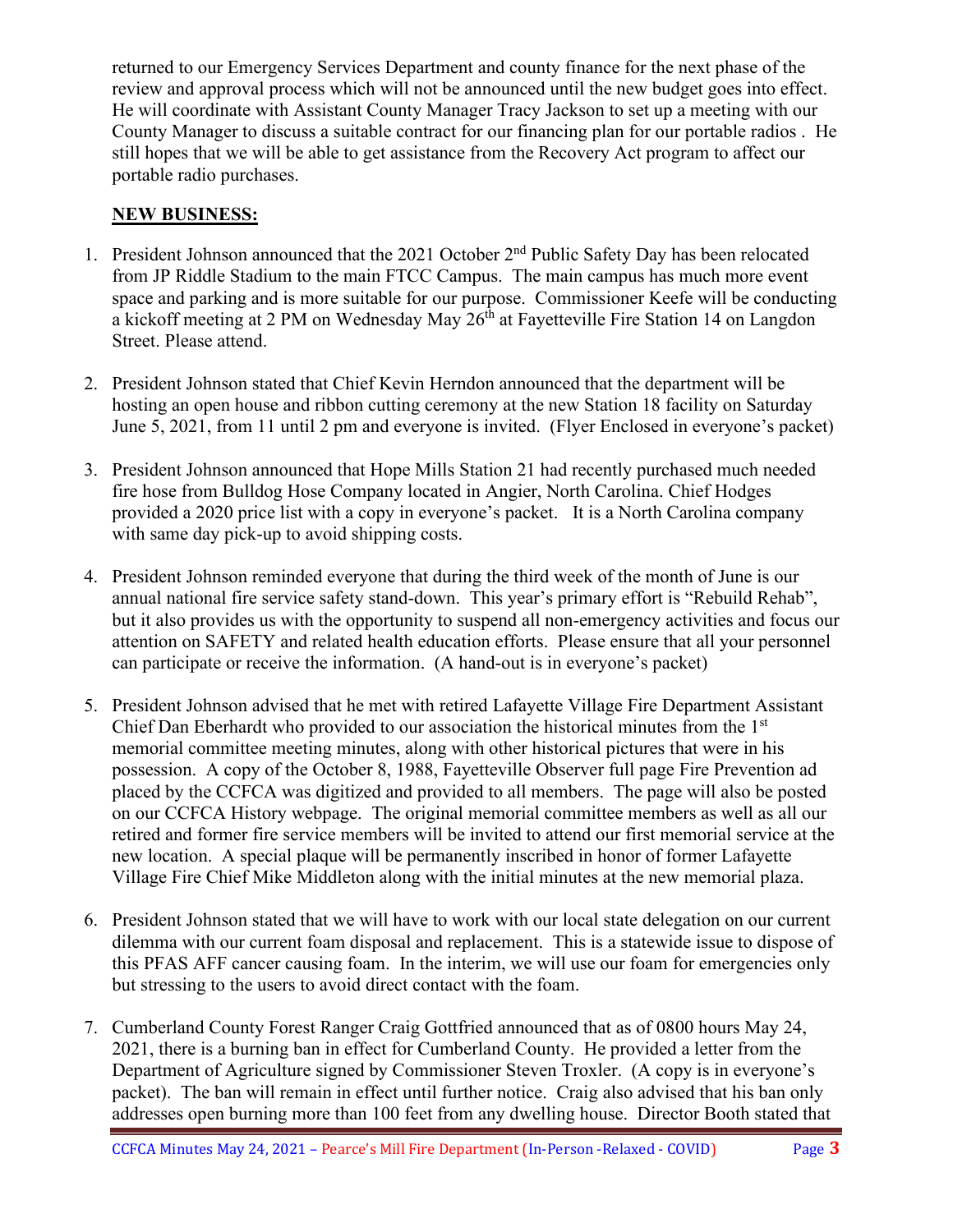the county Fire Marshal's Office will follow-suit and issue a ban for open burning within 100 feet of a dwelling. Gene also advised if anyone has any questions concerning the burn ban to please contact his office.

- 8. President Johnson stated that a draft Cumberland County Emergency Operations Plan pertaining to CIVIL Disorder / Acts of Terrorism is in everyone's packet. This policy needs updating. We will turn this over to our standards committee and asked them to work with all jurisdictions to come up with one uniformed policy for county-wide use. He also stated that Assistant Fire Chief Kevin Morgan provided a draft FFD policy for the standards committee.
- 9. President Johnson brought up the fact that with the price increases our new memorial plaza price increased from \$130,000 to over \$151,000. He stated that we needed to help due to the funding source. He proposed taking \$56,242.82 or our association funding and combining it with the \$43,757.18 received from the Lafayette Village Fire Department Board of Directors and make a one-time donation to the FTCC Foundation for explicit use for the memorial. After much discussion and apprehensions from Fire Chief Scott Bass, who stated that he has not seen the requested information on what we spent on the command bus and other items. President Johnson stated that he is provided with quick book print outs and our annual audit which also breaks down our expenditures by category and he will resend the quick book report to him. At that time Fire Chief Scott Mackenzie (Eastover Fire Department) introduced a **MOTION t**o utilize the \$43,700.00 and add \$56,300.00 for a total of \$100,000.00 and make a one-time donation to the FTCC Foundation for exclusive use for the new memorial site at the new regional fire and rescue training center. The motion was **SECONDED b**y Fire Chief Gary Brock (Beaver Dam Fire Department) and **APPROVED** by all members present with Chief Bass abstained. President Johnson thanked the Chiefs for their support of our new Firefighter, Rescue and EMS memorial that will be co-located at our new Regional Fire and Rescue Training Facility out on Tom Starling Road. Tonight's action will mean a lot to the families and departments that have names on the memorial and for all those in the future that will be added. He stated that he will have the treasurer prepare a check for the FTCC Foundation ASAP.
- 10. President Johnson announced that he was informed earlier today that retired Fayetteville Fire Department Assistant Chief R. C. Wiggins passed away with his viewing scheduled for Wednesday with our Honor Guard assisting with the service.

### **COMMITTEE REPORTS:**

### **ID CARD COMMITTEE**

• **FYI.** Fire Chiefs are required to send a signed letter or memo with a firefighter requesting an ID Card. For any questions or an appointment contact 424-0694 or e-mail at [cjohnson.spfd@gmail.com](mailto:cjohnson.spfd@gmail.com)

President Johnson again asked the members to please continue to recycle or return the clips used for our ID Cards. These clips are extremely expensive, and we need to reuse them as much as possible in order to hold down costs. Please collect clips when your members leave a department and recycle the clips. He also reminded the membership that we do not print blue tags, which are considered temporary tags only.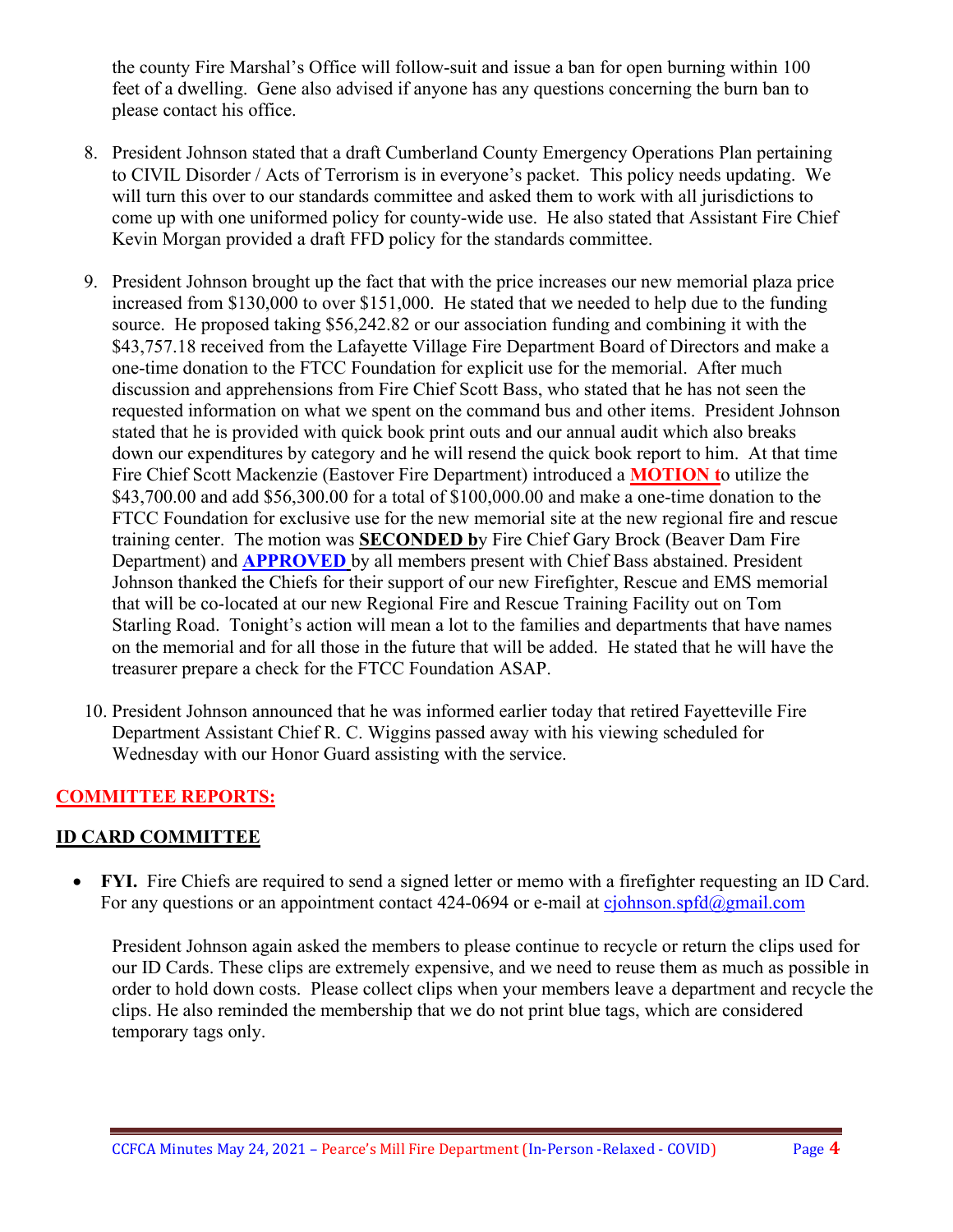#### **LIFE SAFETY/EDUCATION COMMITTEE** Kevin Lowther (Fire Marshal)

E-Mail: [klowther@co.cumberland.nc.us](mailto:klowther@co.cumberland.nc.us)

• Discussed during new business.

#### **STANDARDS & POLICY COMMITTEE** D/C Tracy Smith (Pearce's Mill FD) Chairperson, E-Mail: [pmfd0302@nc.rr.com](mailto:pmfd0302@nc.rr.com)

• No Report.

**MEMORIAL COMMITTEE** Chief R. Marley (Pearce's Mill) Chairperson, E-Mail: [pmfd0301@nc.rr.com](mailto:pmfd0301@nc.rr.com)

> • Chief Marley announced that the memorial committee has started their 2021 memorial service meetings. This year's memorial service is scheduled for Saturday October 9, 2021, at 11 am at the FTCC memorial site.

**TRAINING COMMITTEE** Assistant Chief Kevin Murphy (Stoney Point) Chairperson

E-Mail [kmurphy1903@gmail.com](mailto:kmurphy1903@gmail.com)

• Chief Murphy provided a hand-out on upcoming classes both local and regional. .

**FINANCE COMMITTEE** Deputy Chief Freddy Johnson Jr. (Stoney Point) Chairperson, E-Mail: [spfd1302@nc.rr.com](mailto:spfd1302@nc.rr.com)

• Balance report in everyone's packet.

# **RESCUE COMMITTEE** Deputy Chief Hank Harris (Cotton FD) Chairperson,

E-Mail: [cfd402@nc.rr.com`](mailto:cfd402@nc.rr.com)

• No report.

**COMMUNICATIONS /DISPATCH STEERING / AVL COMMITTEE** Chief Chuck Hodges (Hope Mills FD), Chairperson, E-Mail: clhodges@townofhopemills.com

• Committee Chairman Hodges briefly reviewed the Communications SOG which was overdue for a final vote. During the last update, the verbiage "Working Fire" was included which would automatically send additional resources to the incident scene by dispatchers once a fire was declared a "Working Fire". This would also include the monthly air truck on call. A serious-minded discussion on the use of the air truck followed. President Johnson informed the membership that air trucks have been automatically dispatched at 2 am only to be turned around because they were not needed. Or once arrived were told we did not call for you, or only filled 3 bottles after driving clear across the county. It was requested that the incident commander specifically call for the air truck if needed. This can be done several ways, right after a complete incident size up in conjunction with declaring a "Working Fire" or later in conjunction with our air policy and 50% of the air bottle supply has been used up.

A MOTION was introduced by Chief Gary Brock to initially approve the SOG and later amended to change the wording that air trucks will only be dispatched when requested by the Incident Commander. The MOTION was *rescinded* until the SOG has been updated with the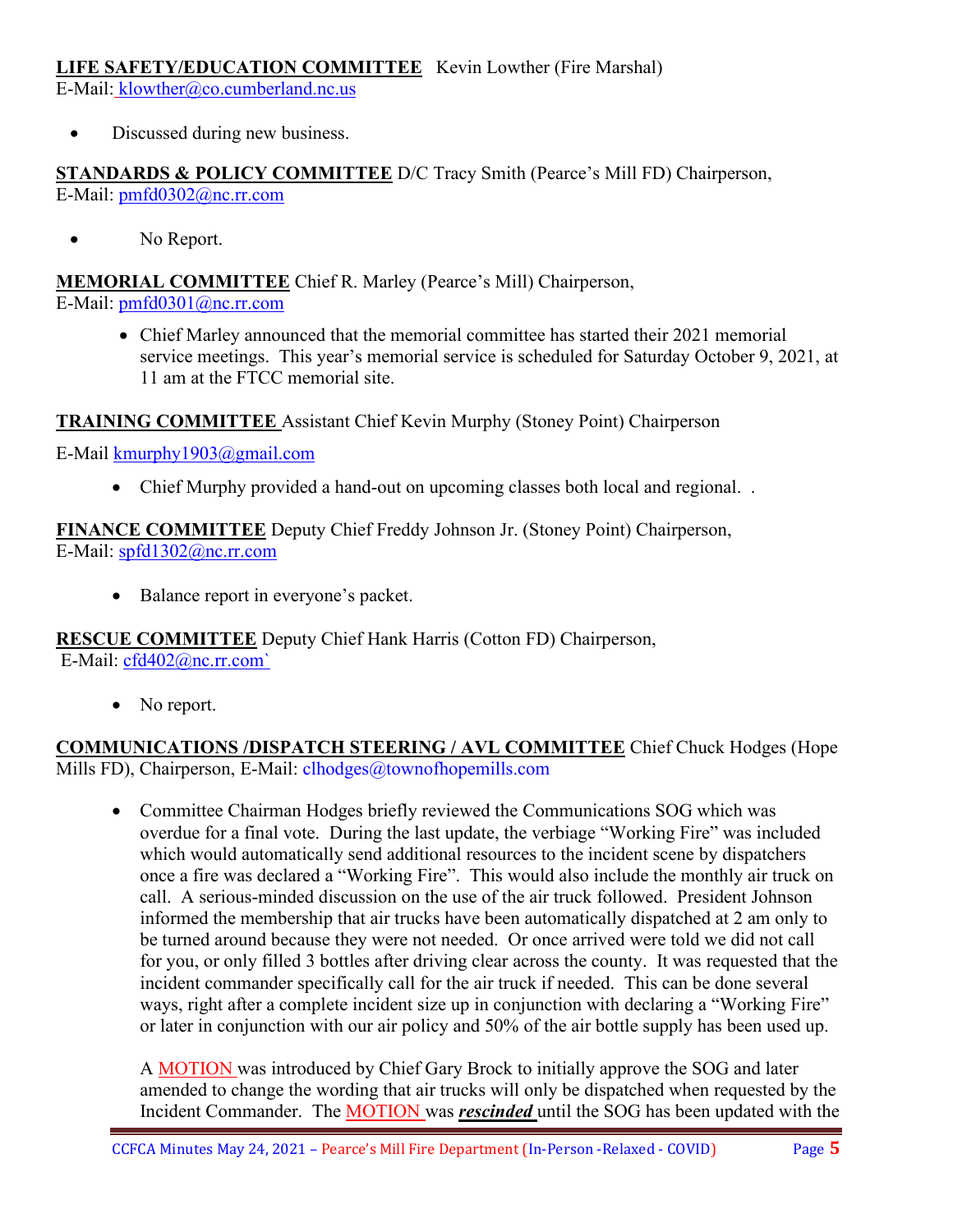correct verbiage and has been reviewed by our membership with a vote scheduled during our June 2021 meeting at Grays Creek # 24.

**RECORDS MANAGEMENT COMMITTEE** – Division Chief Brandon Hanzal (Stoney Point) Chairperson, E-Mail:

• No report.

**HOSTILE RESPONSE / ACTIVE SHOOTER** – Assistant Chief Kevin Morgan (FFD) Chairperson, E-Mail: [kmorgan@ci.fay.nc.us](mailto:kmorgan@ci.fay.nc.us)

• No report

**RECRUITMENT / RETENTION COMMITTEE** – Fire Chief Justin Nobles (SVFD # 23) Chairperson. E-Mail: [Jnobles@stedmanfire.com](mailto:Jnobles@stedmanfire.com)

• No report.

**JOINT INCIDENT / DISASTER RESPONSE COMMITTEE** – Assistant Fire Chief Richard Bradshaw (VFD) Chairperson, E-Mail: [rbradshaw1@nc.rr.com](mailto:rbradshaw1@nc.rr.com)

• No report.

### **ASSOCIATE MEMBERS REPORT**

**COUNTY MANAGERS OFFICE** – Assistant County Manager Tracy Jackson E-Mail: [tjackson@co.cumberland.nc.us](mailto:tjackson@co.cumberland.nc.us)

• Assistant Cunty Manager Tracy Jackson reported that a budget announcement is scheduled to go out this coming Thursday May 27, 2021, with more information to follow for the association after the announcement.

**EMERGENCY SERVICES DIRECTOR/ ECC-911 (**Gene Booth, Director),

E-Mail:  $\text{gbooth}(\partial \text{co}.\text{cumberland}.\text{nc.us})$ 

- **Director Booth –**. Director Booth provided an update on the NARCAN, whereas each department is scheduled to receive five (5) additional dosages that will be obtained through a grant opportunity. His staff will distribute to each department once they receive the NARCAN.
- He also provided information on an Opioid overdose review board that will be created in response to the increase in OD calls in the county.
- Gene also followed up about the up-coming June  $22<sup>nd</sup>$  countywide WEB EOC exercise.
- The local LEPC is in the planning stages of scheduling a Hazardous Material exercise at Hexion Chemical on October 28. He stressed and emphasized volunteer fire department involvement with the exercise. More information will be forthcoming.
- **Emergency Management Director Crumpler** No Report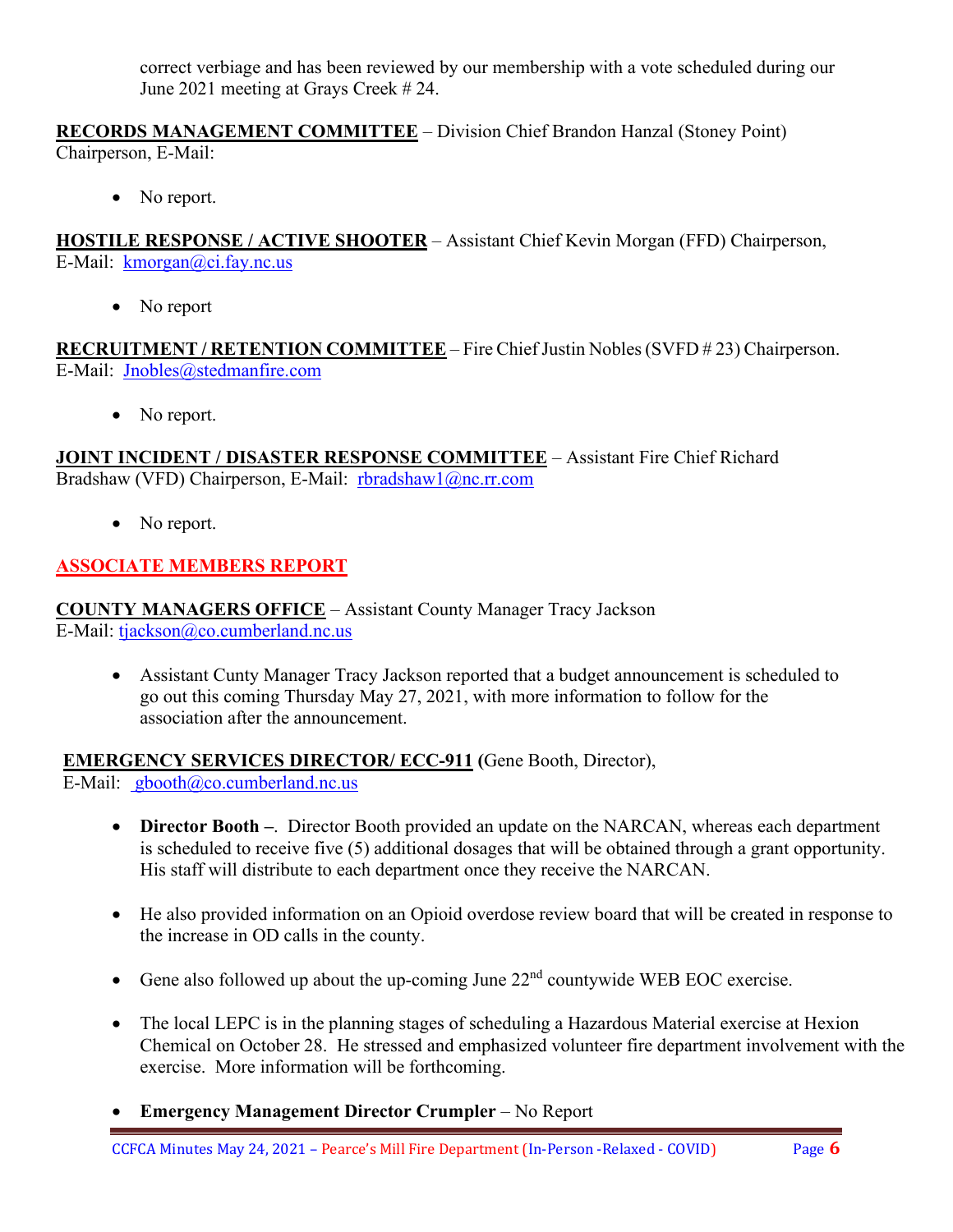- **FM Lowther –** No report.
- **Adam Johnson –**No Report.

**EMS DIRECTOR:** Brian Pearce, Director E-Mail: bpearce@capefearvalley.com

• EMS Chief Robert Godwin announced that Cape Fear Valley has hired 20 new EMT's that will start in June 2021.

**HAZMAT:** AC Robert Brinson, FFD - POC telephone for HAZMAT is 910-584-9550, E-Mail: [rbrinson@ci.fay.nc.us](mailto:rbrinson@ci.fay.nc.us)

• No report.

**FORESTRY DISTRICT** Craig Gottfried, County Ranger, E-Mail: [craig.gottfried@ncagr.gov](mailto:craig.gottfried@ncagr.gov)

• Craig reported that conditions are dry with several fires having been hard to extinguish with several burning underground making more difficult to distinguish and access. Their current policy is to plow a line and play it safe.

**FTCC** Steve Drew, E-Mail: [drews@faytechcc.edu](mailto:drews@faytechcc.edu)

• Steve Drew announced a series of TR classes that are forthcoming in August running through December 2021.

**SHERIFF'S OFFICE** Sheriff Wright [ewright@ccsonc.org](mailto:ewright@ccsonc.org) (Sr. Sgt. Steven Hodges) Email - [shodges@ccsonc.org](mailto:shodges@ccsonc.org)

- No report.
- **FAYETTEVILLE POLICE –** Police Chief Gina Hawkins, Email ghawkins@ci.fay.nc.us (Captain Jay Devane)  $idevane@ci.fay.nc.us$ 
	- No report.

**NC HIGHWAY PATROL** – Colonel Freddy Johnson Jr. Commander NCSHP.

E-Mail: [Freddy.johnson@ncshp.org](mailto:Freddy.johnson@ncshp.org) or Sergeant S. Johnson SHP Raleigh Training Center E-Mail [sean.johnson@ncshp.org](mailto:sean.johnson@ncshp.org)

- Colonel Johnson advised the membership that his official swearing in ceremony is scheduled for 10 AM on Friday June 4<sup>th</sup> at the State Capital with Governor Cooper presiding. The ceremony will be live streamed on the North Carolina State Highway Patrol's Facebook page.
- Briefly discussed travel safety for the up-coming Memorial Day Weekend and wished everyone a safe and joyful Memorial Day Weekend.

#### **CUMBERLAND COUNTY COMMISSIONERS**

• No report.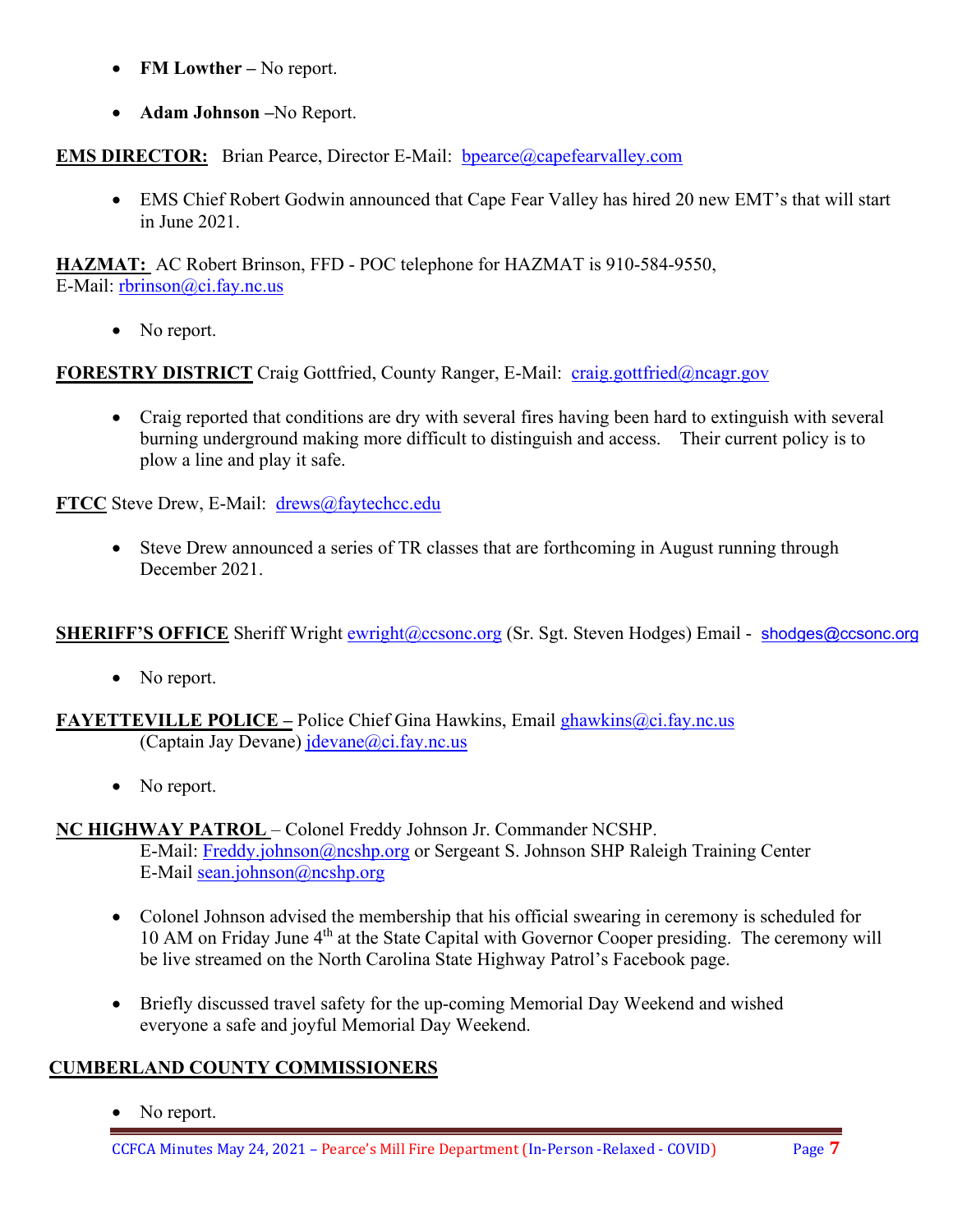#### **FOR THE GOOD OF THE ASSOCIATION:**

- 1. President Johnson briefly discussed the scheduled June 22, 2021, WEB-EOC and asked all departments to please participate and gain proficiency with the system. He also wished all the members and their families a safe Memorial Day weekend.
- 2. Fire Chief Richard Bradshaw requested that a meeting with Sheriff Wright and his high-ranking officers is coordinated to address calls they are going to respond to and what they will not respond too. Chief Bradshaw advised that his department had a MVA call last Saturday May  $22<sup>nd</sup>$  involving firearms with the operator being wary at best and attempting to remove items from the vehicle. In their on-going effort of trying to control the incident and secure the weapons SO was requested for immediate assistance. Dispatch within five minutes advised that SO would not respond. Chief Bradshaw further stated that we all needed to work together and get on the same page. President Johnson requested that Emergency Services Director Gene Booth coordinate with the Sheriff and set up a meeting as soon as possible to discuss this on-going dilemma before our June 28, meeting at Grays Creek Fire Department # 24.

**ADJOURNMENT:** A motion was made to adjourn by Chief Richard Bradshaw and seconded by Chief Steve Parrish -The meeting was adjourned at 2055 hours.

Respectfully Submitted by:

# *Freddy l. Johnson Sr. Mark A. Melvin*

Freddy L. Johnson Sr., CFO Mark A. Melvin, CFO Fire Chief / President Fire Chief / Secretary

**Enclosures – 2.** 1 – May 24, 2021 attendance roster 2 – May 24, 2021 Vote Roll Call – FTCC Memorial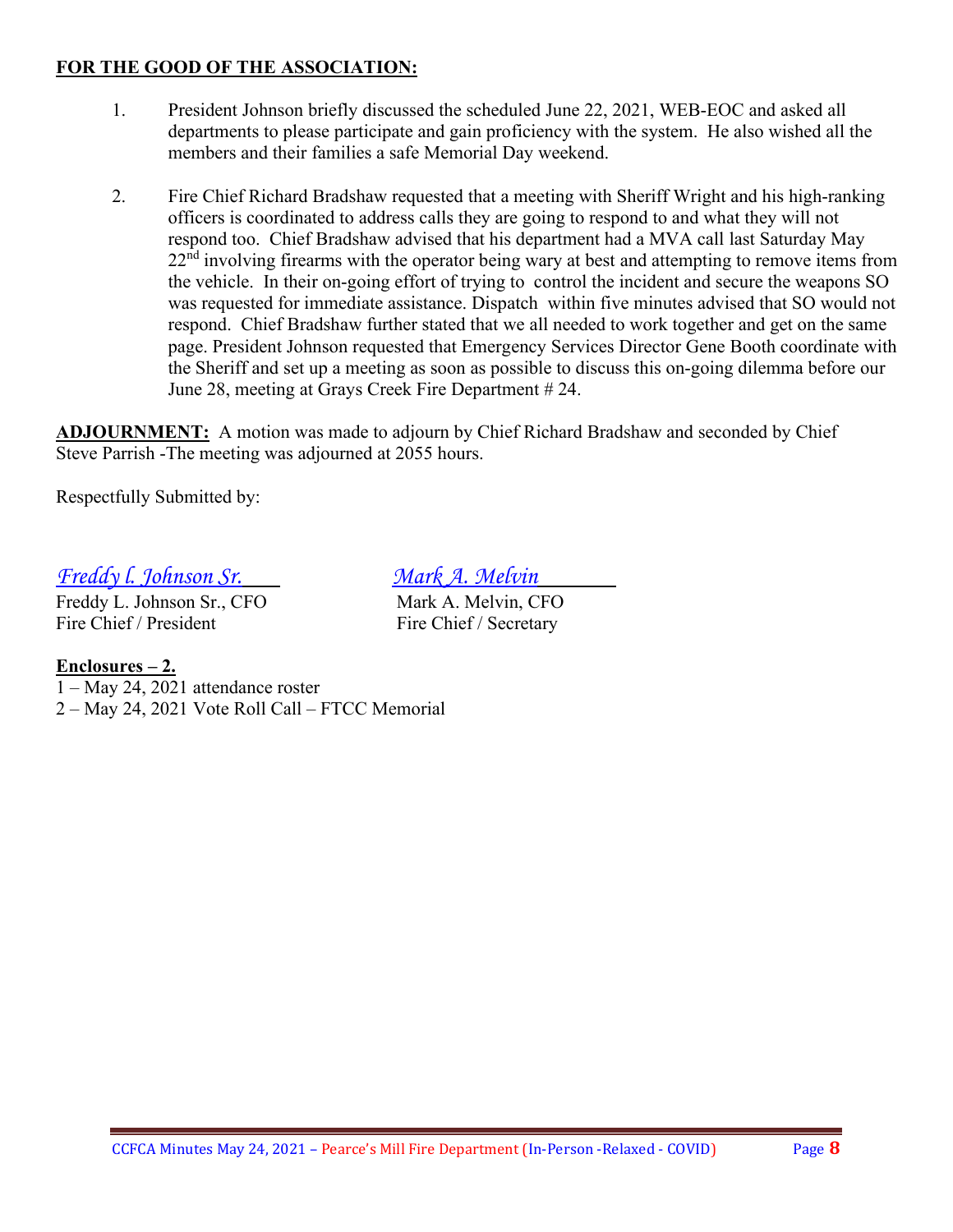|    | <b>MEMBERS PRESENT</b><br>(19)      | 19                   | 16           | 19                       | <b>18</b>      | 17                      |                |            |                     |           |            |            |                |  |
|----|-------------------------------------|----------------------|--------------|--------------------------|----------------|-------------------------|----------------|------------|---------------------|-----------|------------|------------|----------------|--|
|    | <b>ASSOCIATES PRESENT (10)</b>      | 08                   | 05           | 08                       | 07             | 06                      |                |            |                     |           |            |            |                |  |
|    | Number of total personnel in        | <b>NA</b>            | 30           | 53                       | 74             | 30                      |                |            |                     |           |            |            |                |  |
|    | attendance                          |                      |              |                          |                |                         |                |            |                     |           |            |            |                |  |
|    |                                     |                      |              |                          |                |                         |                |            |                     |           |            |            |                |  |
|    | <b>CC Fire Chiefs</b>               | PMFD-Zoom            | PMFD-zoom    | COVID                    |                | 24-MAY-21-PMFD-Zoom     | COVID          | COVID      | 23-AUG-21-PMFD-Zoom | COVID     | COVID      | PMFD-Zoom  | <b>SHERIFF</b> |  |
|    |                                     |                      |              |                          | SVFD           |                         |                |            |                     |           |            |            |                |  |
|    | <b>DEPARTMENTS</b>                  |                      |              | <b>SLFD</b>              |                |                         | 28-JUN-121-TBD |            |                     | TBD       | TBD        |            |                |  |
|    | &<br><b>ORGANIZATION</b>            |                      |              |                          |                |                         |                | TBD        |                     |           |            |            |                |  |
|    |                                     |                      | ┸            |                          | APR-21-        |                         |                |            |                     | т         | 25-OCT-21- |            | 20-DEC-21      |  |
|    | <b>Chief's Only Meeting</b>         | 25-JAN-21-           | 22-FEB-21    | 22-MAR-21-               |                |                         |                | 26-JUL-21- |                     | 27-SEP-21 |            | 22-NOV-21- |                |  |
|    |                                     |                      |              |                          | 26-            |                         |                |            |                     |           |            |            |                |  |
|    |                                     |                      |              |                          |                |                         |                |            |                     |           |            |            |                |  |
|    |                                     |                      |              |                          |                |                         |                |            |                     |           |            |            |                |  |
|    | <b>MEMBERS</b>                      | <b>MEETING DATES</b> |              |                          |                |                         |                |            |                     |           |            |            |                |  |
| 01 | <b>BEAVER DAM STA 26 &amp; 27</b>   | P                    | P            | P                        | P              | P                       |                |            |                     |           |            |            |                |  |
| 02 | <b>BETHANY STA 12</b>               | P                    | P            | P                        | P              | A                       |                |            |                     |           |            |            |                |  |
| 03 | <b>COTTON STA 4</b>                 | P                    | P            | P                        | P              | P                       |                |            |                     |           |            |            |                |  |
| 04 | <b>CUMBERLAND ROAD STA 5</b>        | P                    | P            | P                        | P              | P                       |                |            |                     |           |            |            |                |  |
| 05 | <b>EASTOVER STA 1</b>               | P                    | $\mathsf{P}$ | $\mathsf{P}$             | $\overline{P}$ | P                       |                |            |                     |           |            |            |                |  |
| 06 | <b>EMS EMERGENCY MED SVC</b>        | P                    | P            | P                        | $\overline{P}$ | P                       |                |            |                     |           |            |            |                |  |
| 07 | <b>FAYETTEVILLE FIRE DEPT</b>       | P                    | P            | P                        | P              | P                       |                |            |                     |           |            |            |                |  |
| 08 | <b>FORT BRAGG FIRE DEPT</b>         | P                    | Е            | P                        | P              | E                       |                |            |                     |           |            |            |                |  |
| 09 | <b>GODWIN - FALCON STA 17</b>       | P                    | E            | P                        | P              | P                       |                |            |                     |           |            |            |                |  |
| 10 | <b>GRAYS CREEK STA 18</b>           | P                    | P            | P                        | P              | P                       |                |            |                     |           |            |            |                |  |
| 11 | <b>GRAYS CREEK STA 24</b>           | P                    | E            | $\mathsf{P}$             | P              | $\overline{\mathbf{A}}$ |                |            |                     |           |            |            |                |  |
| 12 | <b>HOPE MILLS STA 21</b>            | P                    | P            | P                        | $\overline{P}$ | P                       |                |            |                     |           |            |            |                |  |
| 13 | <b>PEARCE'S MILL STA 3</b>          | P                    | P            | P                        | P              | P                       |                |            |                     |           |            |            |                |  |
| 14 | <b>SPRING LAKE STA 22</b>           | P                    | P            | P                        | Е              | P                       |                |            |                     |           |            |            |                |  |
| 15 | <b>STEDMAN STA 23</b>               | P                    | P            | P                        | P              | P                       |                |            |                     |           |            |            |                |  |
| 16 | <b>STONEY POINT STA 13 &amp; 19</b> | P                    | P            | P                        | P              | P                       |                |            |                     |           |            |            |                |  |
| 17 | <b>VANDER STA 2 &amp; 8</b>         | P                    | P            | $\mathsf{P}$             | P              | P                       |                |            |                     |           |            |            |                |  |
| 18 | <b>WADE STA 16</b>                  | P                    | P            | P                        | P              | P                       |                |            |                     |           |            |            |                |  |
| 19 | <b>WESTAREA STA 15-20 &amp; 25</b>  | P                    | P            | P                        | P              | P                       |                |            |                     |           |            |            |                |  |
|    |                                     |                      |              | <b>ASSOCIATE MEMBERS</b> |                |                         |                |            |                     |           |            |            |                |  |
| 01 | <b>CC EMERGENCY SERVICES</b>        | P                    | P            | P.                       | $\mathbf{P}$   | P                       |                |            |                     |           |            |            |                |  |
| 02 | <b>COUNTY COMMISSIONERS</b>         | A                    | A            | $\mathbf{P}$             | $\mathbf{p}$   | ${\bf A}$               |                |            |                     |           |            |            |                |  |
| 03 | <b>COUNTY MGR OFFICE</b>            | $\mathbf{P}$         | $\mathbf{P}$ | P                        | E              | P                       |                |            |                     |           |            |            |                |  |
| 04 | <b>FAYETTEVILLE PD</b>              | $\mathbf{P}$         | A            | P                        | $\mathbf{P}$   | A                       |                |            |                     |           |            |            |                |  |
| 05 | <b>FORESTRY</b>                     | $\mathbf{P}$         | A            | $\mathbf{P}$             | P              | P                       |                |            |                     |           |            |            |                |  |
| 06 | <b>FTCC</b>                         | $\mathbf{P}$         | $\mathbf{P}$ | $\mathbf{P}$             | $\mathbf{P}$   | $\mathbf{P}$            |                |            |                     |           |            |            |                |  |
| 07 | <b>HAZMAT</b>                       | $\mathbf{P}$         | $\mathbf{P}$ | $\mathbf{P}$             | P              | $\overline{P}$          |                |            |                     |           |            |            |                |  |
| 08 | <b>HIGHWAY PATROL</b>               | $\mathbf{P}$         | $\mathbf{P}$ | P                        | $\mathbf{P}$   | P                       |                |            |                     |           |            |            |                |  |
| 09 | <b>RETIRED FIRE CHIEFS</b>          | A                    | A            | $\mathbf{P}$             | $\mathbf{A}$   | $\mathbf{A}$            |                |            |                     |           |            |            |                |  |
| 10 | <b>SHERIFFS OFFICE</b>              | P                    | $\mathbf{A}$ | P                        | $\mathbf{A}$   | $\mathbf{A}$            |                |            |                     |           |            |            |                |  |